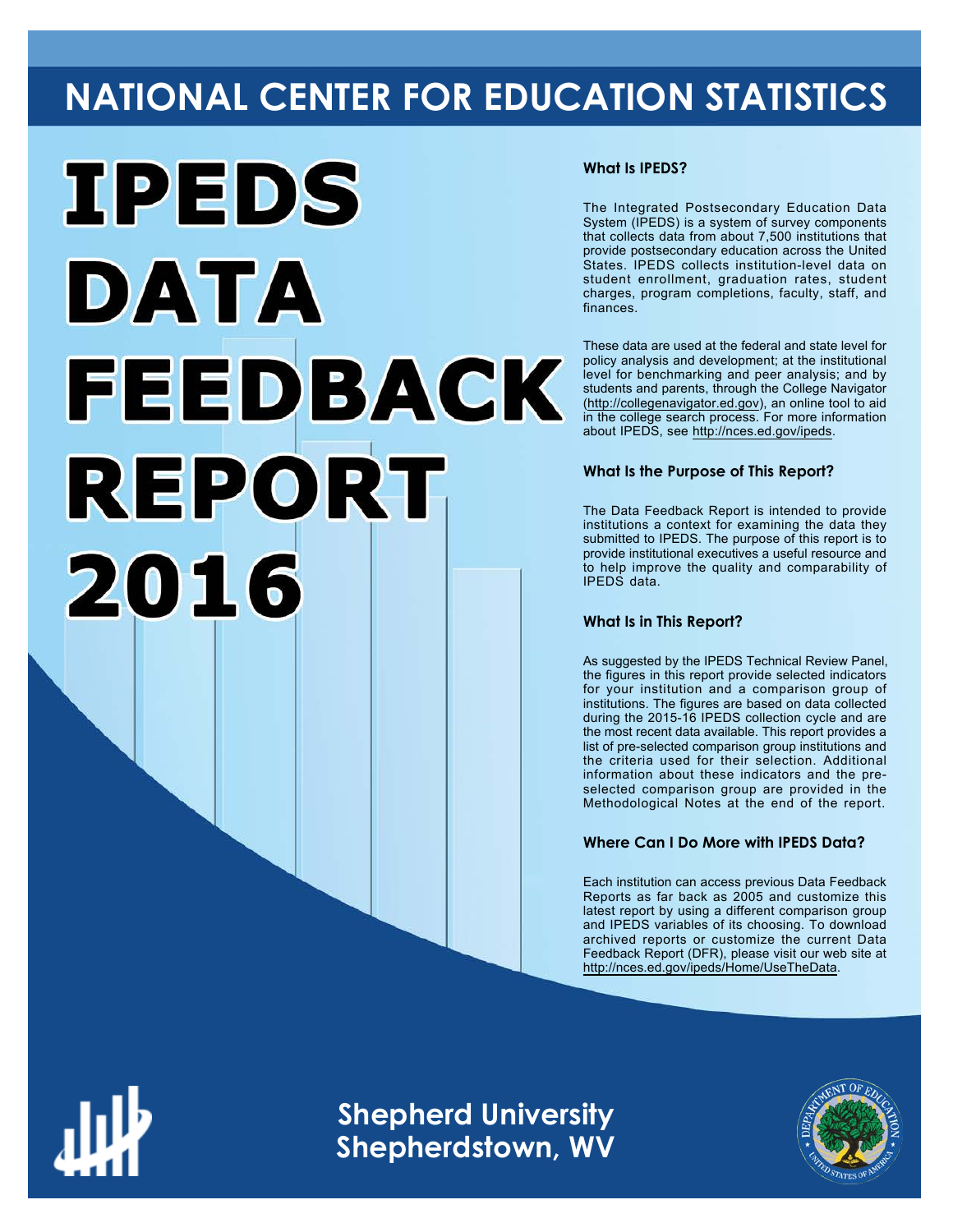# **COMPARISON GROUP**

Comparison group data are included to provide a context for interpreting your institution's statistics. If your institution did not define a custom comparison group for this report by July 17, NCES selected a comparison group for you. (In this case, the characteristics used to define the comparison group appears below.) The Customize Data Feedback Report functionality on the IPEDS Data Center [\(http://nces.ed.gov/ipeds/datacenter/\)](http://nces.ed.gov/ipeds/datacenter/) can be used to reproduce the figures in this report using different peer groups.

The custom comparison group chosen by Shepherd University includes the following 20 institutions:

- California State University-Monterey Bay (Seaside, CA)
- Eastern Oregon University (La Grande, OR)
- Fort Lewis College (Durango, CO)
- Indiana University-East (Richmond, IN)
- Langston University (Langston, OK)
- Lewis-Clark State College (Lewiston, ID)
- Longwood University (Farmville, VA)
- Mississippi Valley State University (Itta Bena, MS)
- Shawnee State University (Portsmouth, OH)
- Southeastern Oklahoma State University (Durant, OK)
- SUNY College at Old Westbury (Old Westbury, NY)
- SUNY College of Agriculture and Technology at Cobleskill (Cobleskill, NY)
- University of Arkansas at Monticello (Monticello, AR)
- University of Hawaii at Hilo (Hilo, HI)
- University of Maine at Farmington (Farmington, ME)
- University of Mary Washington (Fredericksburg, VA)
- University of Maryland Eastern Shore (Princess Anne, MD)
- University of North Carolina at Asheville (Asheville, NC)
- University of South Carolina-Aiken (Aiken, SC)
- Western State Colorado University (Gunnison, CO)

#### **The figures in this report have been organized and ordered into the following topic areas:**

| 1) Admissions (only for non-open-admissions schools) | Fig. 1 and 2           | Pg. 3       |
|------------------------------------------------------|------------------------|-------------|
| 2) Student Enrollment                                | Fig. 3 and 4           | Pq. 3 and 4 |
| 3) Awards                                            | Fig. 5                 | Pg. 4       |
| 4) Charges and Net Price                             | Fig. 6 and 7           | Pg. 4       |
| 5) Student Financial Aid                             | Fig. 8, 9, 10 and 11   | Pg. 5       |
| 6) Military Benefits*                                | [No charts applicable] |             |
| 7) Retention and Graduation Rates                    | Fig. 12, 13, 14 and 15 | Pg. 6 and 7 |
| 8) Finance                                           | Fig. 16 and 17         | Pg. 7       |
| 9) Staff                                             | Fig. 18 and 19         | Pg. 8       |
| 10) Libraries*                                       | [No charts applicable] |             |

\*These figures only appear in customized Data Feedback Reports (DFR), which are available through Use the Data portal on the IPEDS website.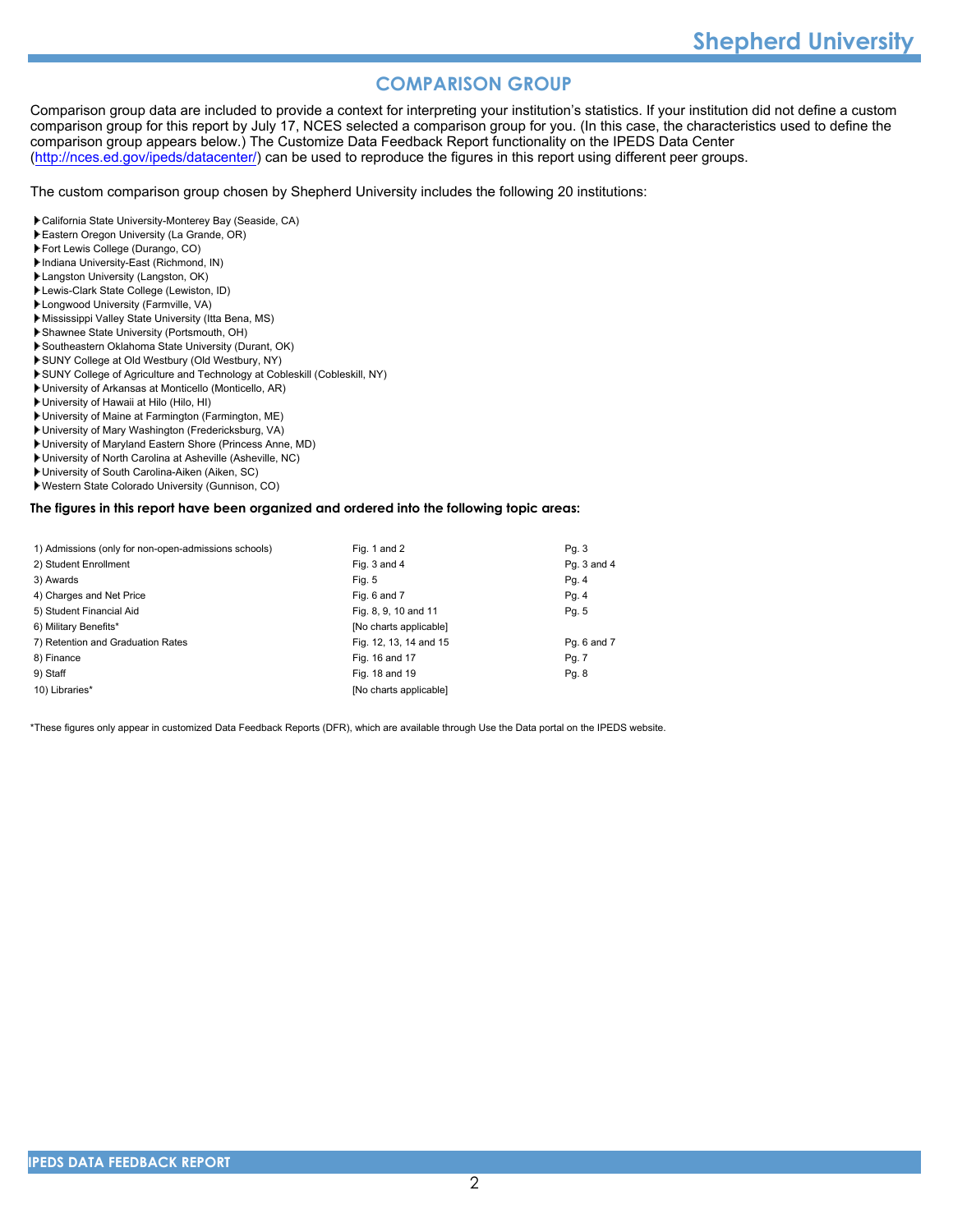**Figure 1. Number of first-time undergraduate students who applied, were admitted, and enrolled full and part time: Fall 2015**



NOTE: Admissions data are presented only for institutions that do not have an open admission policy, and apply to first-time, degree/certificate-seeking undergraduate students only. For details, see the Methodological Notes. N is the number of institutions in the comparison group.

SOURCE: U.S. Department of Education, National Center for Education Statistics, Integrated Postsecondary Education Data System (IPEDS): Winter 2015-16, Admissions component.





NOTE: Admissions data are presented only for institutions that do not have an open admission policy, and apply to first-time, degree/certificate-seeking undergraduate students only. For details, see the Methodological Notes. Median values for the comparison group will not add to 100%. See "Use of Median Values for Comparison Group" for how median values are determined. N is the number of institutions in the comparison group.

SOURCE: U.S. Department of Education, National Center for Education Statistics, Integrated Postsecondary Education Data System (IPEDS): Winter 2015-16, Admissions component.

# **Figure 3. Percent of all students enrolled, by race/ethnicity, and percent of students who are women: Fall 2015**



**The Your institution Comparison Group Median (N=20)** 

NOTE: For more information about disaggregation of data by race and ethnicity, see the Methodological Notes. Median values for the comparison group will not add to 100%. See "Use of Median Values for Comparison Group" for how median values are determined. N is the number of institutions in the comparison group.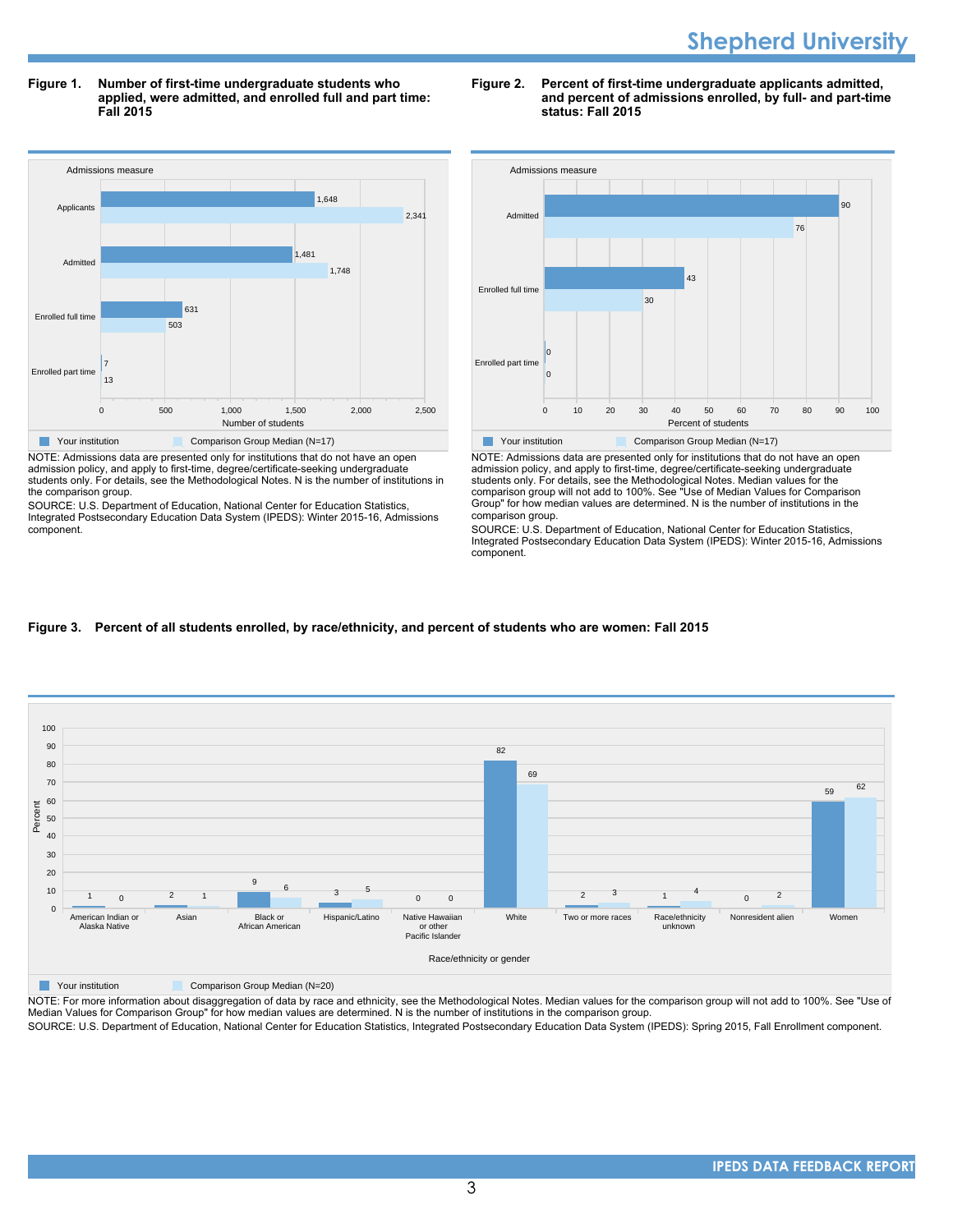**Figure 4. Unduplicated 12-month headcount of all students and of undergraduate students (2014-15), total FTE enrollment (2014-15), and full- and part-time fall enrollment (Fall 2015)**



NOTE: For details on calculating full-time equivalent (FTE) enrollment, see Calculating FTE in the Methodological Notes. Total headcount, FTE, and full- and part-time fall enrollment include both undergraduate and postbaccalaureate students, when applicable. N is the number of institutions in the comparison group.

SOURCE: U.S. Department of Education, National Center for Education Statistics, Integrated Postsecondary Education Data System (IPEDS): Fall 2015, 12-month Enrollment component and Spring 2016, Fall Enrollment component.

#### **Figure 6. Academic year tuition and required fees for full-time, first-time degree/certificate-seeking undergraduates: 2012-13 to 2015-16**



NOTE: The tuition and required fees shown here are the lowest reported from the categories of in-district, in-state, and out-of-state. N is the number of institutions in the comparison group.

SOURCE: U.S. Department of Education, National Center for Education Statistics, Integrated Postsecondary Education Data System (IPEDS): Fall 2015, Institutional Characteristics component.

**Figure 5. Number of degrees awarded, by level: 2014-15**



NOTE: For additional information about postbaccalaureate degree levels, see the Methodology Notes. N is the number of institutions in the comparison group. SOURCE: U.S. Department of Education, National Center for Education Statistics, Integrated Postsecondary Education Data System (IPEDS): Fall 2015, Completions component.

**Figure 7. Average net price of attendance for full-time, first-time degree/certificate-seeking undergraduate students, who were awarded grant or scholarship aid: 2012-13 to 2014- 15**

![](_page_3_Figure_13.jpeg)

NOTE: Average net price is for full-time, first-time degree/certificate-seeking undergraduate students and is generated by subtracting the average amount of federal, state/local government, and institutional grant and scholarship awarded aid from the total cost of attendance. Total cost of attendance is the sum of published tuition and required fees, books and supplies, and the average room and board and other expenses. For details, see the Methodological Notes. N is the number of institutions in the comparison group.

SOURCE: U.S. Department of Education, National Center for Education Statistics, Integrated Postsecondary Education Data System (IPEDS): Fall 2015, Institutional Characteristics component; Winter 2015-16, Student Financial Aid component.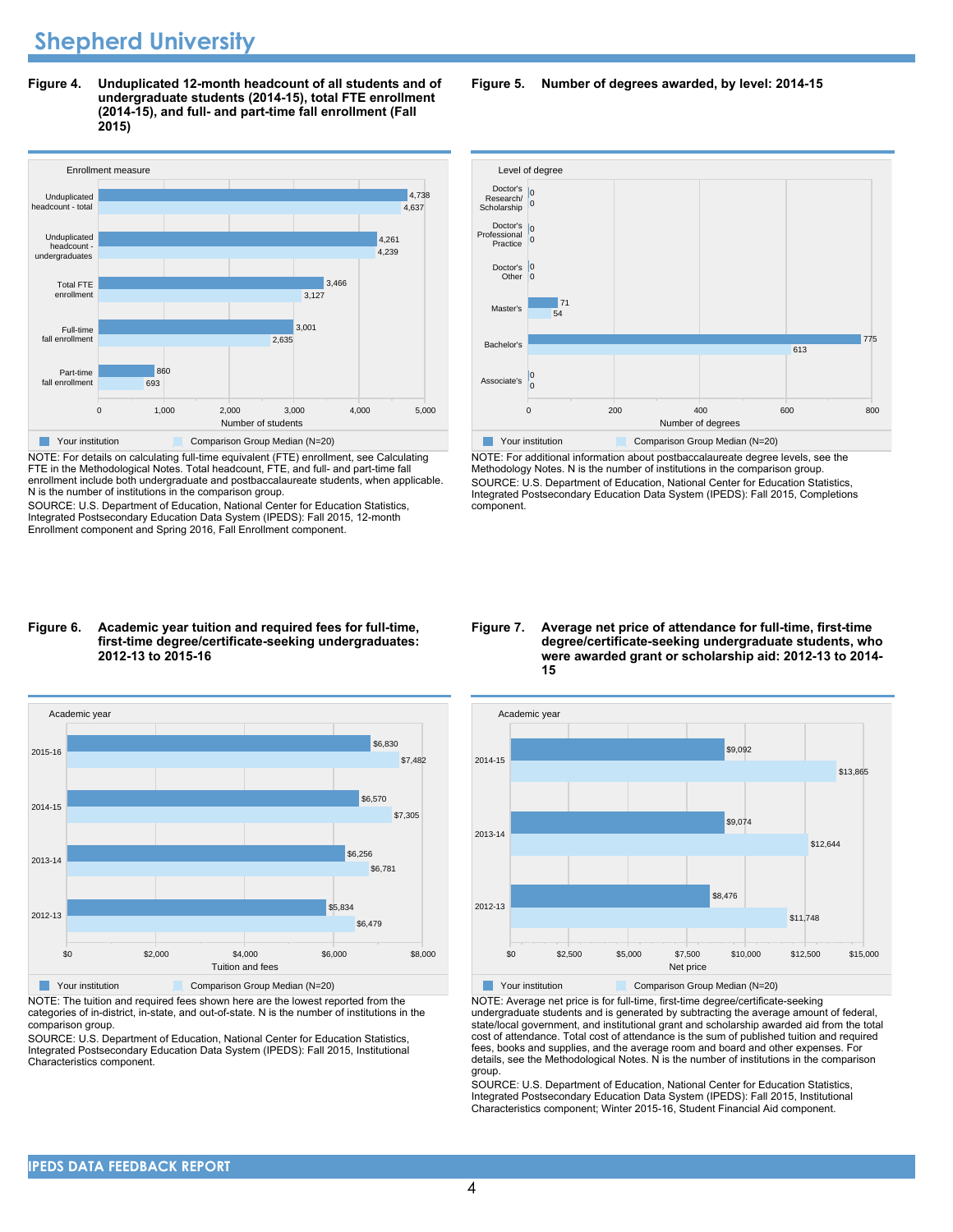# **Shepherd University**

**Figure 8. Percent of full-time, first-time degree/certificate-seeking undergraduate students who were awarded grant or scholarship aid from the federal government, state/local government, or the institution, or loans, by type of aid: 2014-15**

![](_page_4_Figure_2.jpeg)

NOTE: Any grant aid above includes grant or scholarship aid awarded from the federal government, state/local government, or the institution. Federal grants includes Pell grants and other federal grants. Any loans includes federal loans and other loans awarded to students. For details on how students are counted for financial aid reporting, see Cohort Determination in the Methodological Notes. N is the number of institutions in the comparison group.

SOURCE: U.S. Department of Education, National Center for Education Statistics, Integrated Postsecondary Education Data System (IPEDS): Winter 2015-16, Student Financial Aid component.

#### **Figure 9. Average amounts of grant or scholarship aid from the federal government, state/local government, or the institution, or loans awarded to full-time, first-time degree/certificate-seeking undergraduate students, by type of aid: 2014-15**

![](_page_4_Figure_6.jpeg)

NOTE: Any grant aid above includes grant or scholarship aid awarded from the federal government, state/local government, or the institution. Federal grants includes Pell grants and other federal grants. Any loans includes federal loans and other loans awarded to students. Average amounts of aid were calculated by dividing the total aid awarded by the total number of recipients in each institution. N is the number of institutions in the comparison group.

SOURCE: U.S. Department of Education, National Center for Education Statistics, Integrated Postsecondary Education Data System (IPEDS): Winter 2015-16, Student Financial Aid component.

#### **Figure 10. Percent of all undergraduates awarded aid, by type of aid: 2014-15**

![](_page_4_Figure_10.jpeg)

NOTE: Any grant aid above includes grant or scholarship aid awarded from the federal government, state/local government, the institution, or other sources. Federal loans includes only federal loans awarded to students. N is the number of institutions in the comparison group.

SOURCE: U.S. Department of Education, National Center for Education Statistics, Integrated Postsecondary Education Data System (IPEDS): Winter 2015-16, Student Financial Aid component.

#### **Figure 11. Average amount of aid awarded to all undergraduates, by type of aid: 2014-15**

![](_page_4_Figure_14.jpeg)

NOTE: Any grant aid above includes grant or scholarship aid from the federal government, state/local government, the institution, or other sources. Federal loans includes federal loans to students. Average amounts of aid were calculated by dividing the total aid awarded by the total number of recipients in each institution. N is the number of institutions in the comparison group.

SOURCE: U.S. Department of Education, National Center for Education Statistics, Integrated Postsecondary Education Data System (IPEDS): Winter 2015-16, Student Financial Aid component.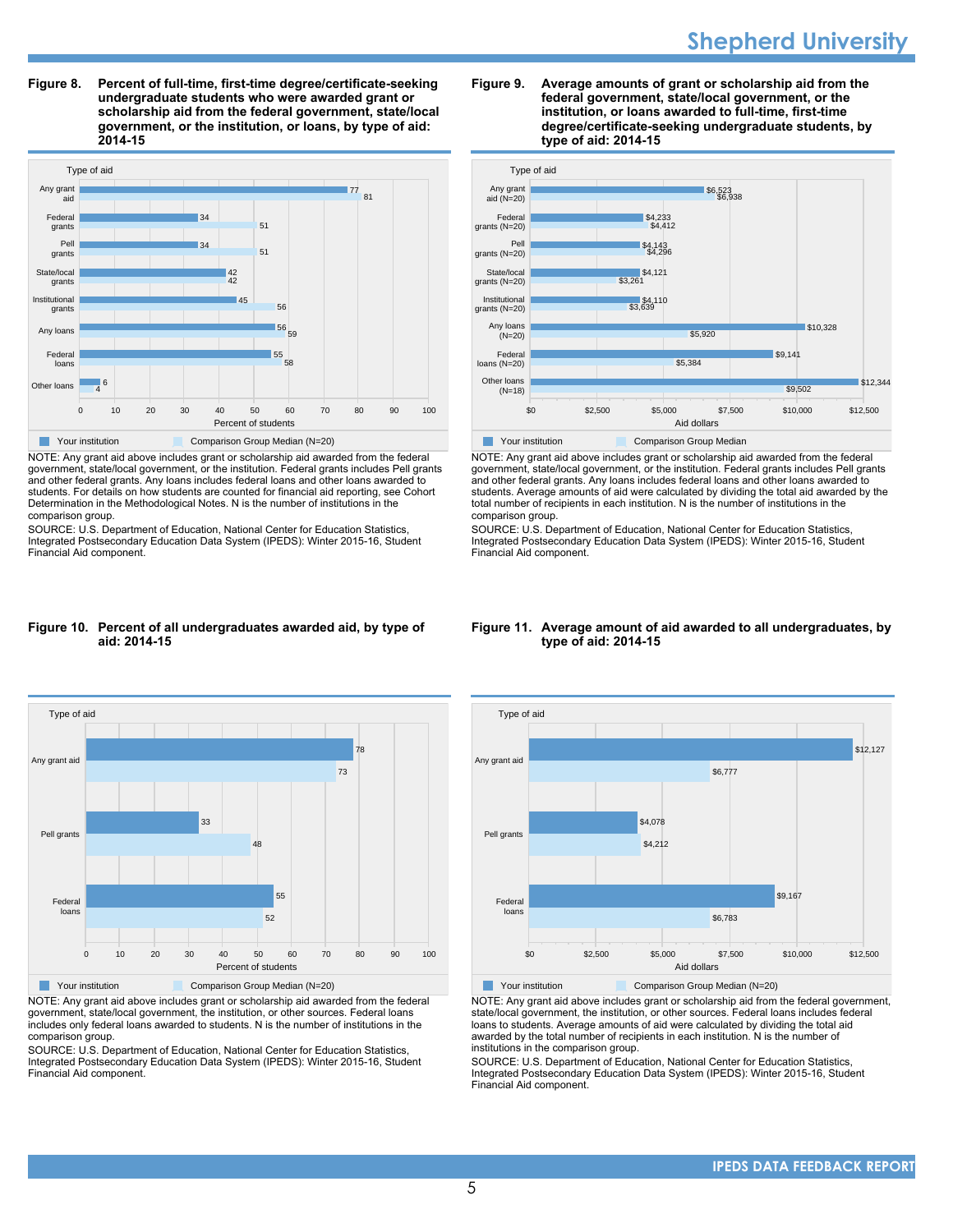**Figure 12. Retention rates of full-time, first-time bachelor's degree seeking students (Fall 2014 cohort)**

![](_page_5_Figure_2.jpeg)

NOTE: Retention rates are measured from the fall of first enrollment to the following fall. Academic reporting institutions report retention data as of the institution's official fall reporting date or as of October 15, 2014. Program reporters determine the cohort with enrollment any time between August 1-October 31, 2014 and retention based on August 1, 2015. Four-year institutions report retention rates for students seeking a bachelor's degree. For more details, see the Methodological Notes. N is the number of institutions in the comparison group.

SOURCE: U.S. Department of Education, National Center for Education Statistics, Integrated Postsecondary Education Data System (IPEDS): Spring 2015, Fall Enrollment component.

![](_page_5_Figure_5.jpeg)

 $M_{\rm c}$ 

Measure

Graduation rate, Overall (N=20)

transfer out. For more details, see the Methodological Notes. N is the number of institutions in the comparison group. SOURCE: U.S. Department of Education, National Center for Education Statistics,

Integrated Postsecondary Education Data System (IPEDS): Winter 2015-16, Graduation Rates component.

#### **Figure 14. Bachelor's degree graduation rates of full-time, first-time degree/certificate-seeking undergraduates within 4 years, 6 years, and 8 years: 2007 cohort**

![](_page_5_Figure_9.jpeg)

NOTE: The 6-year graduation rate is the Student Right-to-Know (SRK) rate; the 4- and 8 year rates are calculated using the same methodology. For details, see the Methodological Notes. N is the number of institutions in the comparison group. SOURCE: U.S. Department of Education, National Center for Education Statistics, Integrated Postsecondary Education Data System (IPEDS): Winter 2015-16, 200% Graduation Rates component.

#### **Figure 13. Graduation and transfer-out rates of full-time, first-time degree/certificate-seeking undergraduates within 150% of normal time to program completion (2009 cohort)**

38

48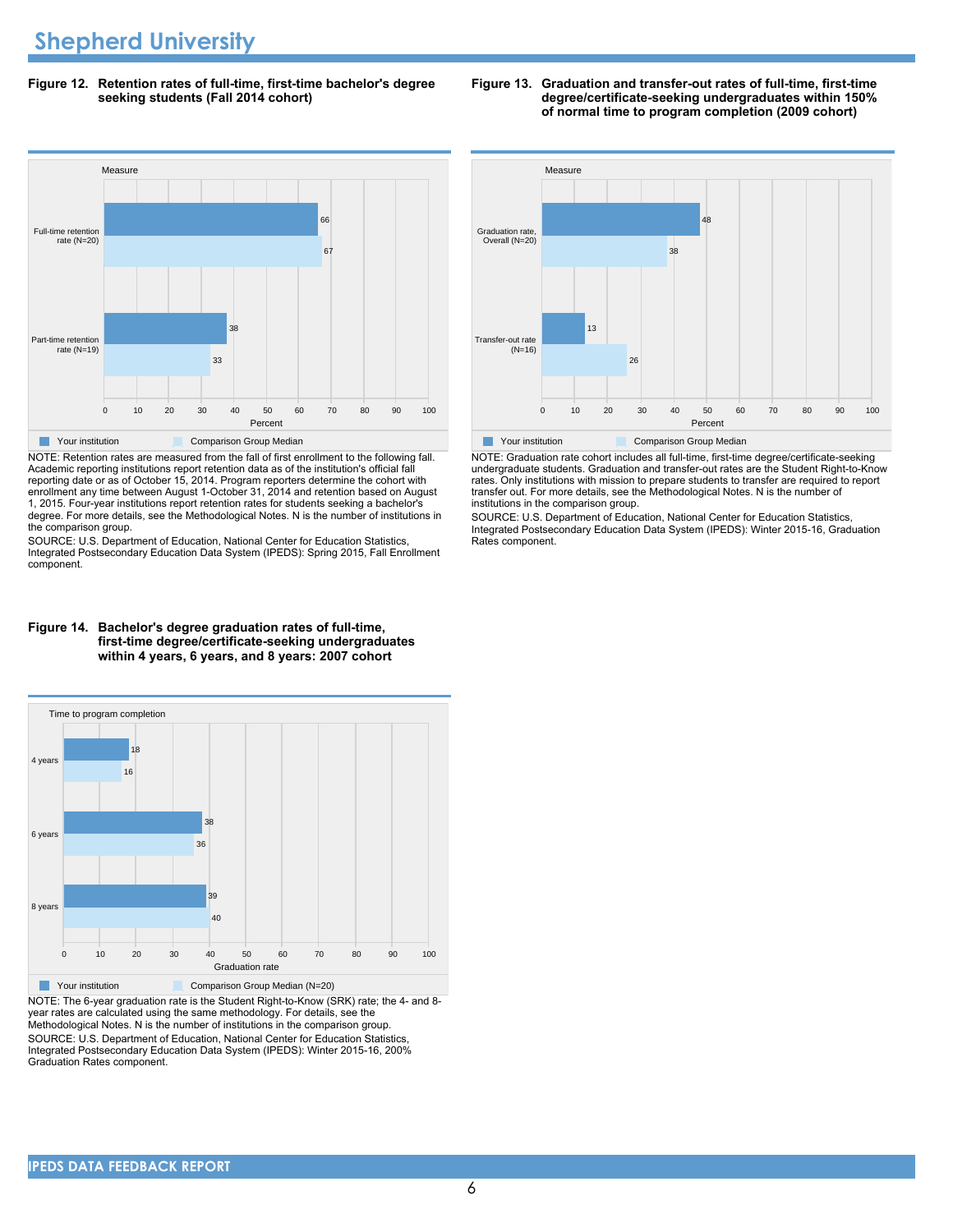#### **Figure 15. Graduation rates of full-time, first-time degree/certificate-seeking undergraduates within 150% of normal time to program completion, by race/ethnicity: 2009 cohort**

![](_page_6_Figure_2.jpeg)

NOTE: For more information about disaggregation of data by race and ethnicity, see the Methodological Notes. The graduation rates are the Student Right-to-Know (SRK) rates. Median values for the comparison group will not add to 100%. N is the number of institutions in the comparison group.

SOURCE: U.S. Department of Education, National Center for Education Statistics, Integrated Postsecondary Education Data System (IPEDS): Winter 2015-16, Graduation Rates component.

#### **Figure 16. Percent distribution of core revenues, by source: Fiscal year 2015**

![](_page_6_Figure_6.jpeg)

![](_page_6_Figure_7.jpeg)

NOTE: The comparison group median is based on those members of the comparison group that report finance data using the same accounting standards as the comparison institution. For a detailed definition of core revenues, see the Methodological Notes. N is the number of institutions in the comparison group.

SOURCE: U.S. Department of Education, National Center for Education Statistics, Integrated Postsecondary Education Data System (IPEDS): Spring 2015, Finance component.

![](_page_6_Figure_10.jpeg)

Your institution Comparison Group Median (N=20)

NOTE: Expenses per full-time equivalent (FTE) enrollment, particularly instruction, may be inflated because finance data includes all core expenses while FTE reflects credit activity only. For details on calculating FTE enrollment and a detailed definition of core expenses, see the Methodological Notes. N is the number of institutions in the comparison group. SOURCE: U.S. Department of Education, National Center for Education Statistics, Integrated Postsecondary Education Data System (IPEDS): Fall 2015, 12-month Enrollment component and Spring 2015, Finance component.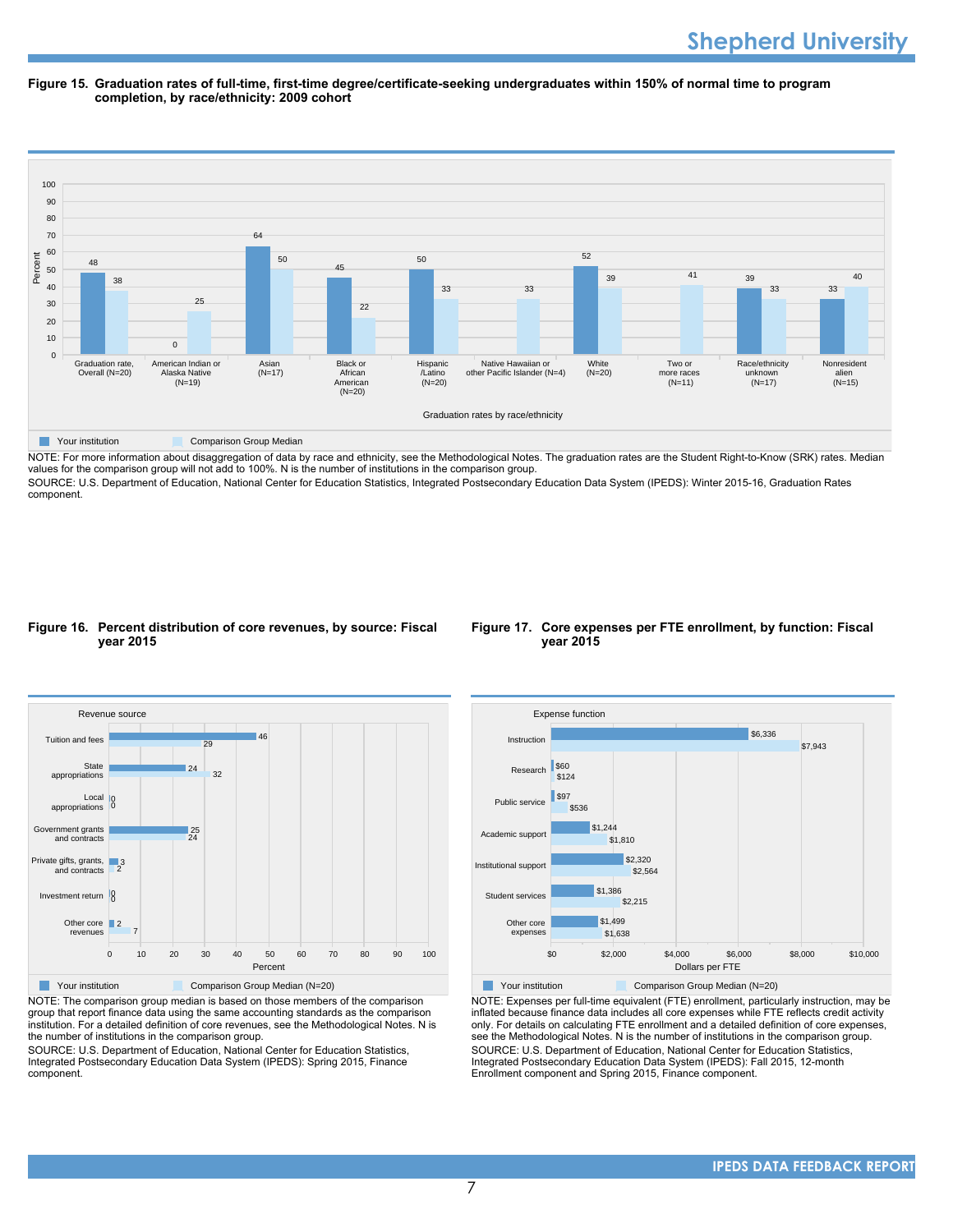# **Shepherd University**

**Figure 18. Full-time equivalent staff, by occupational category: Fall 2015**

![](_page_7_Figure_2.jpeg)

NOTE: Graduate assistants are not included. For calculation details, see the Methodological Notes. N is the number of institutions in the comparison group. SOURCE: U.S. Department of Education, National Center for Education Statistics, Integrated Postsecondary Education Data System (IPEDS): Spring 2015, Human Resources component.

#### **Figure 19. Average salaries of full-time instructional non-medical staff equated to 9-month contracts, by academic rank: Academic year 2015-16**

![](_page_7_Figure_5.jpeg)

NOTE: Average salaries of full-time instructional non-medical staff equated to 9-month contracts was calculated by multiplying the average monthly salary by 9. The average monthly salary was calculated by dividing the total salary outlays by the total number of months covered by staff on 9, 10, 11 and 12-month contracts.

SOURCE: U.S. Department of Education, National Center for Education Statistics, Integrated Postsecondary Education Data System (IPEDS): Spring 2015, Human Resources component.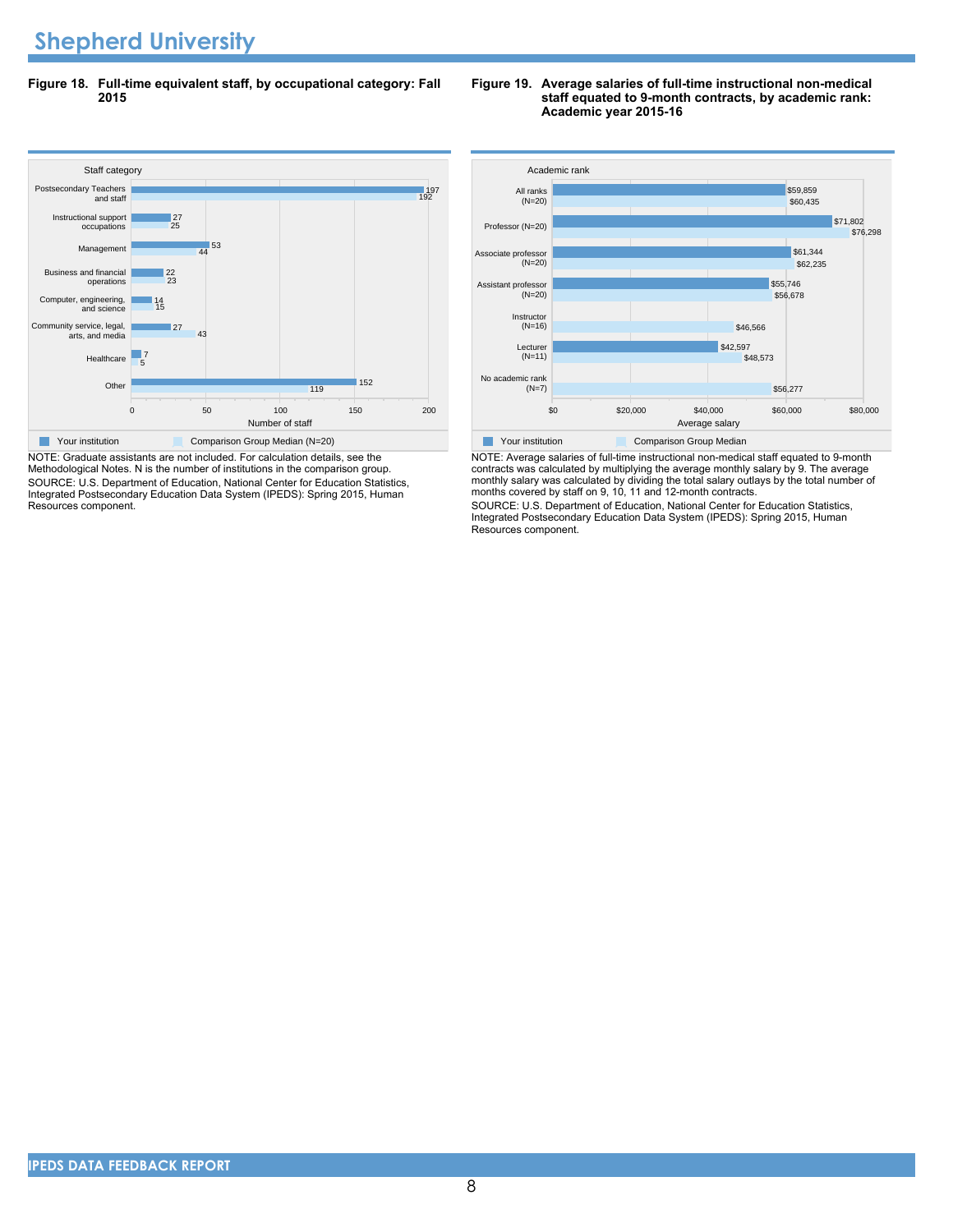# **METHODOLOGICAL NOTES**

#### **Overview**

This report is based on data supplied by institutions to IPEDS during the 2015-16 data collection year. Response rates exceeded 99% for most surveys. Detailed response tables are included in IPEDS First Look reports at [http://nces.ed.gov/pubsearch/getpubcats.asp?sid=010.](http://nces.ed.gov/pubsearch/getpubcats.asp?sid=010)

# **Use of Median Values for Comparison Group**

The value for the comparison institution is compared to the median value for the comparison group for each statistic included in the figure. If more than one statistic is presented in a figure, the median values are determined separately for each indicator or statistic. Medians are not reported for comparison groups with fewer than three values. Where percentage distributions are presented, median values may not add to 100%. To access all the data used to create the figures included in this report, go to 'Use the Data' portal on the IPEDS website (<http://nces.ed.gov/ipeds>).

# **Missing Statistics**

If a statistic is not reported for your institution, the omission indicates that the statistic is not relevant to your institution and the data were not collected. Not all notes may be applicable to your report.

#### **Use of Imputed Data**

All IPEDS data are subject to imputation for total (institutional) and partial (item) nonresponse. If necessary, imputed values were used to prepare your report.

#### **Data Confidentiality**

IPEDS data are not collected under a pledge of confidentiality.

#### **Disaggregation of Data by Race/Ethnicity**

When applicable, some statistics are disaggregated by race/ethnicity. Data disaggregated by race/ethnicity have been reported using the 1997 Office of Management and Budget categories. Detailed information about the race/ethnicity categories can be found at <http://nces.ed.gov/ipeds/reic/resource.asp>.

#### **Cohort Determination for Reporting Student Financial Aid and Graduation Rates**

Student cohorts for reporting Student Financial Aid and Graduation Rates data are based on the reporting type of the institution. For institutions that report based on an academic year (those operating on standard academic terms), student counts and cohorts are based on fall term data. Student counts and cohorts for program reporters (those that do not operate on standard academic terms) are based on unduplicated counts of students enrolled during a full 12-month period.

# **DESCRIPTION OF STATISTICS USED IN THE FIGURES**

#### **Admissions (only for non-open-admissions schools)**

#### *Admissions and Test Score Data*

Admissions and test score data are presented only for institutions that do not have an open admission policy, and apply to first-time, degree/certificate-seeking undergraduate students only. Applicants include only those students who fulfilled all requirements for consideration for admission and who were notified of one of the following actions: admission, non-admission, placement on a wait list, or application withdrawn (by applicant or institution). Admitted applicants (admissions) include wait-listed students who were subsequently offered admission. Early decision, early action, and students who began studies during the summer prior to the fall reporting period are included. For customized Data Feedback Reports, test scores are presented only if they are required for admission.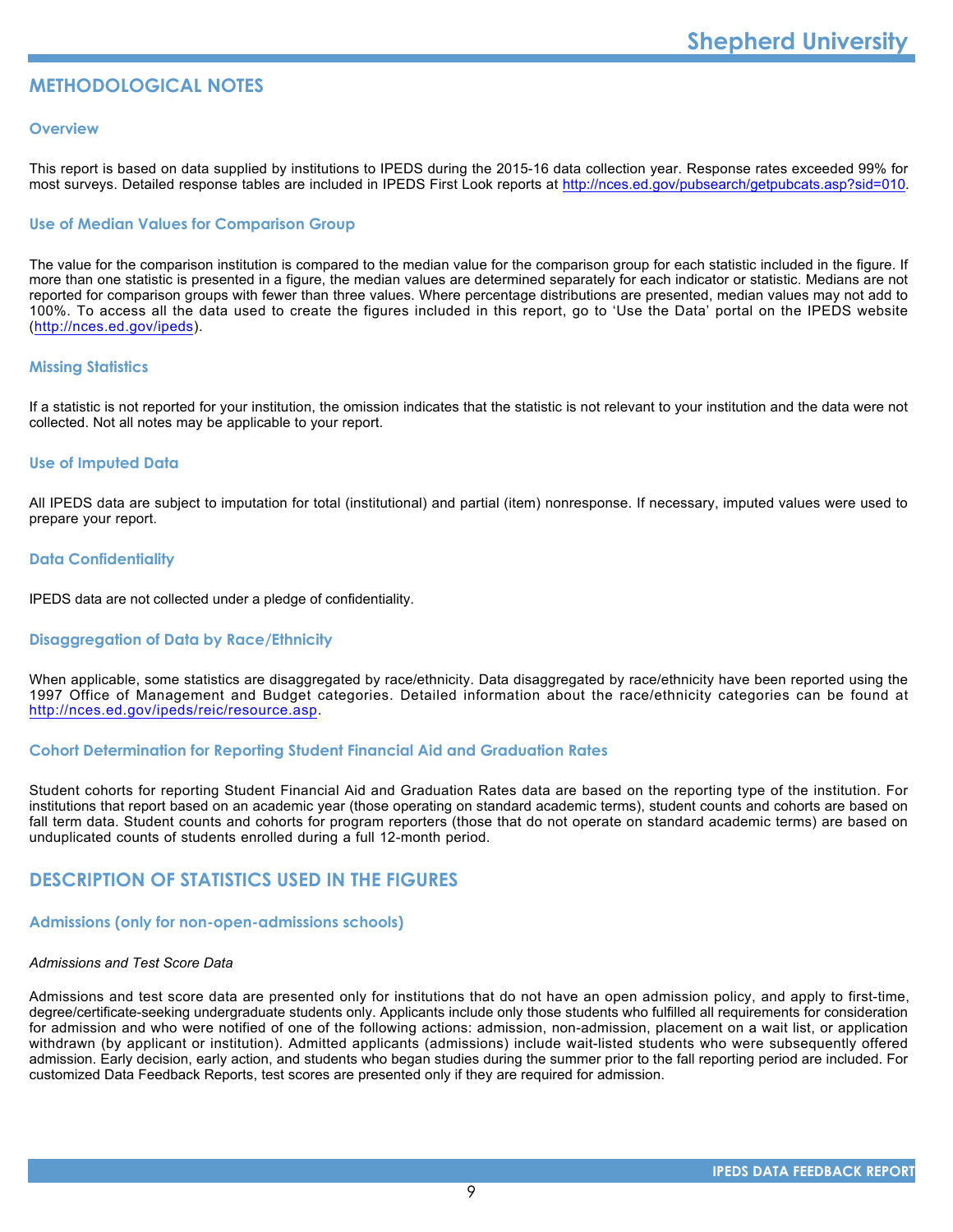# **Student Enrollment**

# *FTE Enrollment*

The full-time equivalent (FTE) enrollment used in this report is the sum of the institution's FTE undergraduate enrollment and FTE graduate enrollment (as calculated from or reported on the 12-month Enrollment component). Undergraduate and graduate FTE are estimated using 12 -month instructional activity (credit and/or contact hours). See "Calculation of FTE Students (using instructional activity)" in the IPEDS Glossary at <http://nces.ed.gov/ipeds/glossary/>.

# *Total Entering Undergraduate Students*

Total entering students are students at the undergraduate level, both full- and part-time, new to the institution in the fall term (or the prior summer term who returned in the fall). This includes all first-time undergraduate students, students transferring into the institution at the undergraduate level, and non-degree/certificate-seeking undergraduates entering in the fall. Only degree-granting, academic year reporting institutions provide total entering student data.

# **Charges and Net Price**

#### *Average Institutional Net Price*

Average net price is calculated for full-time, first-time degree/certificate-seeking undergraduates who were awarded grant or scholarship aid from the federal government, state/local government, or the institution anytime during the full aid year. For public institutions, this includes only students who paid the in-state or in-district tuition rate. Other sources of grant aid are excluded. Average net price is generated by subtracting the average amount of federal, state/local government, and institutional grant and scholarship aid from the total cost of attendance. Total cost of attendance is the sum of published tuition and required fees, books and supplies, and the average room and board and other expenses.

For the purpose of the IPEDS reporting, aid awarded refers to financial aid that was awarded to, and accepted by, a student. This amount may differ from the aid amount that is disbursed to a student.

# **Retention and Graduation Rates**

#### *Graduation Rates and Transfer-out Rate*

Graduation rates are those developed to satisfy the requirements of the Student Right-to-Know Act and Higher Education Act, as amended, and are defined as the total number of individuals from a given cohort of full-time, first-time degree/certificate-seeking undergraduates who completed a degree or certificate within a given percent of normal time to complete all requirements of the degree or certificate program before the ending status date of August 31, 2014; divided by the total number of students in the cohort of full-time, first-time degree/certificateseeking undergraduates minus any allowable exclusions. Institutions are permitted to exclude from the cohort students who died or were totally and permanently disabled; those who left school to serve in the armed forces or were called up to active duty; those who left to serve with a foreign aid service of the federal government, such as the Peace Corps; and those who left to serve on an official church mission.

Transfer-out rate is the total number of students from the cohort who are known to have transferred out of the reporting institution (without earning a degree/award) and subsequently re-enrolled at another institution within the same time period; divided by the same adjusted cohort (initial cohort minus allowable exclusions) as described above. Only institutions with a mission that includes providing substantial preparation for students to enroll in another eligible institution are required to report transfers out.

#### *Retention Rates*

Retention rates are measures at which students persist in their educational program at an institution, expressed as a percentage. For fouryear institutions, this is the percentage of first-time bachelors (or equivalent) degree-seeking undergraduates from the previous fall who are again enrolled in the current fall. For all other institutions this is the percentage of first-time degree/certificate-seeking students from the previous fall who either re-enrolled or successfully completed their program by the current fall. The full-time retention rate is calculated using the percentage of full-time, first-time degree/certificate-seeking undergraduates, while the part-time rate is calculated using the percentage of part-time, first-time degree/certificate-seeking undergraduates.

#### **Finance**

#### *Core Revenues*

Core revenues for public institutions reporting under GASB standards include tuition and fees; state and local appropriations; government grants and contracts; private gifts, grants, and contracts; sales and services of educational activities; investment income; other operating and